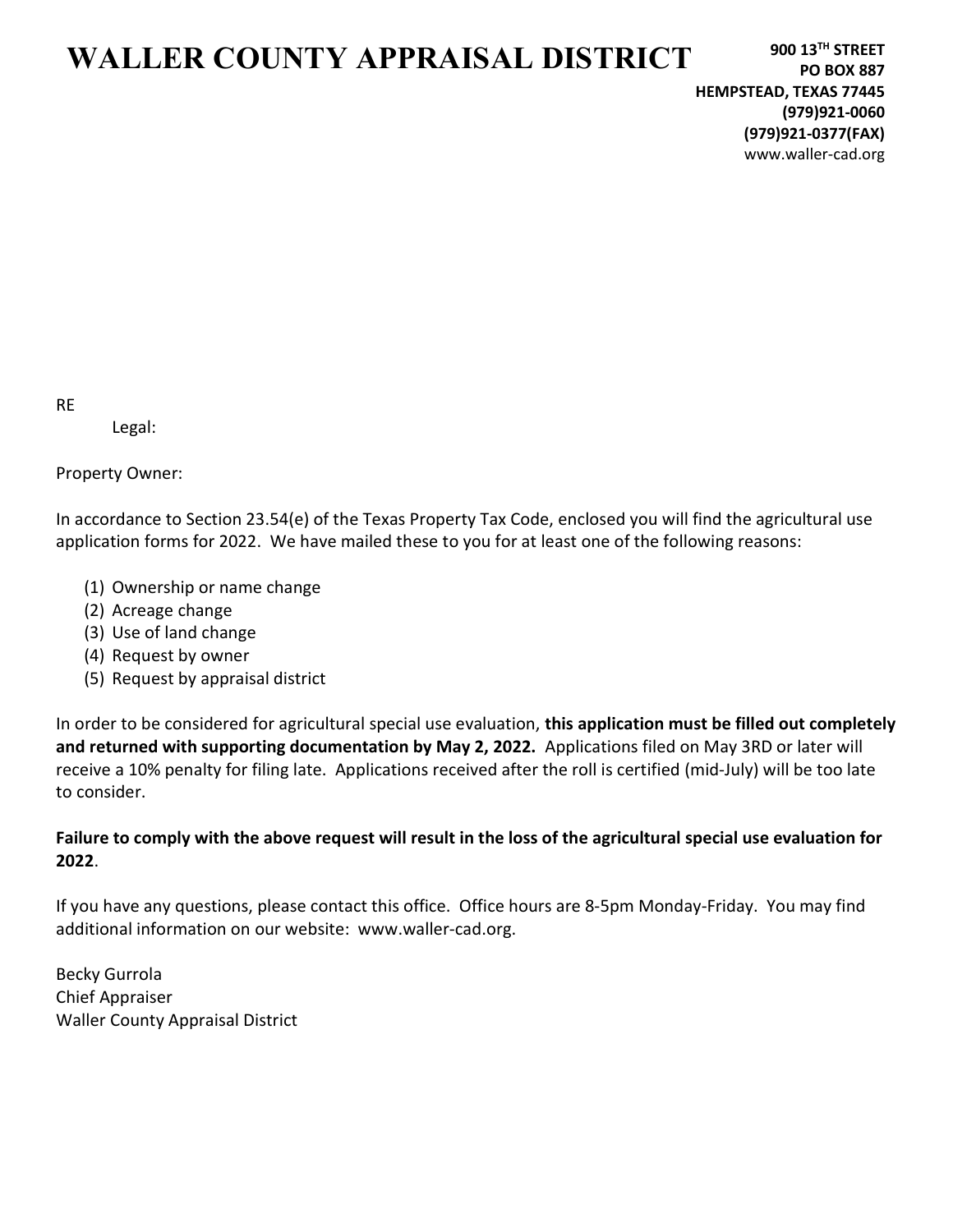### WALLER COUNTY APPRAISAL DISTRICT

PO BOX 887 900 13TH ST HEMPSTEAD, TEXAS 77445 (979)921-0060 (voice) (979)921-0377 (fax)

| RECEIVED:            |
|----------------------|
| APPROVED:<br>DENIED: |
| REQ ADDITIONAL INFO: |
| <b>PROCESSED BY:</b> |
| SCANNED:             |
|                      |

### PART 1: This is information that the Property Tax Division of the Texas Comptroller's Office requires for the Appraisal District to have on all qualified property with the Agriculture Special Use Valuation.

#### APPLICATION FOR 1-d-1 (OPEN-SPACE) AGRICULTURAL USE APPRAISAL

GENERAL INFORMATION: Texas Constitution, Article VIII, Section 1-d-1, and Tax Code, Chapter 23, Subchapter D, provide for appraisal of open-space land. FILING INSTRUCTIONS: This form must be filed with the appraisal district office in each county in which the property is located. Do Not file this

document with the Texas Comptroller of Public Accounts.

### APPLICATION YEAR: 2022

Section 1: Property Owner/Applicant

OWNER'S NAME & MAILING ADDRESS:

The applicant is the following type of property owner:

| Name of Property Owner                                                                                             |                                                                                                                             | Date of Birth                                                                                                                                                   |
|--------------------------------------------------------------------------------------------------------------------|-----------------------------------------------------------------------------------------------------------------------------|-----------------------------------------------------------------------------------------------------------------------------------------------------------------|
|                                                                                                                    |                                                                                                                             |                                                                                                                                                                 |
| Physical Address, City, State, ZIP Code                                                                            |                                                                                                                             |                                                                                                                                                                 |
| Primary Phone Number (area code and number)                                                                        | Email Address*                                                                                                              |                                                                                                                                                                 |
| Mailing Address, City, State, ZIP Code (if different from the physical address or mailing address provided above). |                                                                                                                             |                                                                                                                                                                 |
| SECTION 2: Authorized Representative                                                                               |                                                                                                                             |                                                                                                                                                                 |
|                                                                                                                    |                                                                                                                             |                                                                                                                                                                 |
|                                                                                                                    | Please indicate the basis for your authority to represent the property owner in filing this application:                    | If you are an individual property owner filing this application on your own behalf, skip to section 3; all other applicants are required to complete section 2. |
| Officer of the company                                                                                             | General Partner of the company                                                                                              | Attorney for property owner                                                                                                                                     |
|                                                                                                                    | Agent for tax matters appointed under Tax Code Section 1.111 with completed and signed Form 50-162.                         |                                                                                                                                                                 |
|                                                                                                                    |                                                                                                                             |                                                                                                                                                                 |
|                                                                                                                    | Provide the following information for the individual with the legal authority to act for the property owner in this matter: |                                                                                                                                                                 |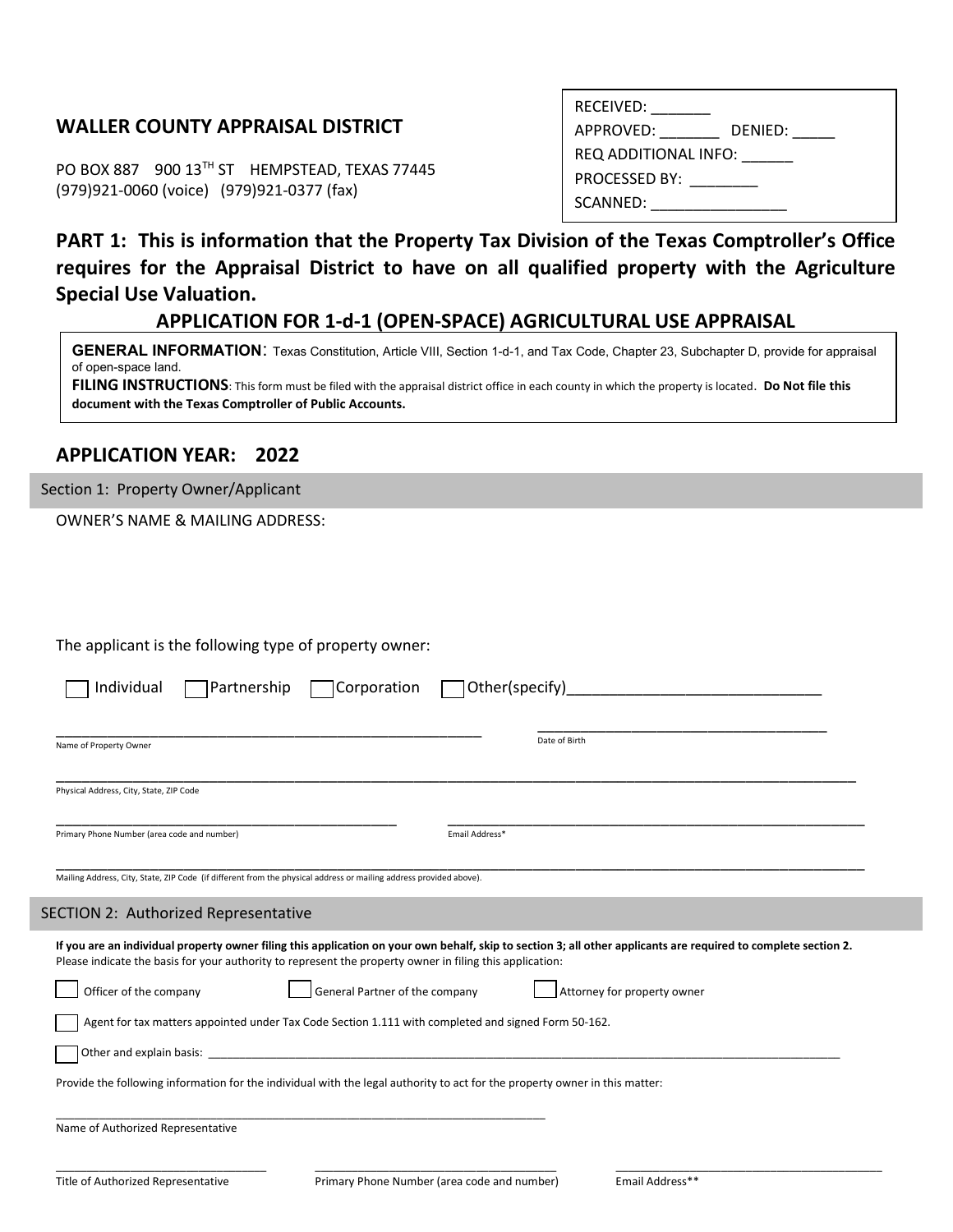| Mailing Address, City State, ZIP Code |  |  |
|---------------------------------------|--|--|
|---------------------------------------|--|--|

| SECTION 3: Property Description and Information                                                                                                                                                                                     |                                                                                                                                                                                                                                |
|-------------------------------------------------------------------------------------------------------------------------------------------------------------------------------------------------------------------------------------|--------------------------------------------------------------------------------------------------------------------------------------------------------------------------------------------------------------------------------|
| <b>PROP ID:</b> The contract of the contract of the contract of the contract of the contract of the contract of the contract of the contract of the contract of the contract of the contract of the contract of the contract of the | GEO ID: A CONTROLLER CONTROLLER CONTROLLER CONTROLLER CONTROLLER CONTROLLER CONTROLLER CONTROLLER CONTROLLER CONTROLLER CONTROLLER CONTROLLER CONTROLLER CONTROLLER CONTROLLER CONTROLLER CONTROLLER CONTROLLER CONTROLLER CON |
| <b>LEGAL DESCRIPTION:</b>                                                                                                                                                                                                           |                                                                                                                                                                                                                                |
|                                                                                                                                                                                                                                     |                                                                                                                                                                                                                                |
|                                                                                                                                                                                                                                     |                                                                                                                                                                                                                                |
|                                                                                                                                                                                                                                     |                                                                                                                                                                                                                                |
|                                                                                                                                                                                                                                     |                                                                                                                                                                                                                                |
|                                                                                                                                                                                                                                     |                                                                                                                                                                                                                                |
| Number of Acres for Which Application is Made: __________                                                                                                                                                                           | <b>ACRES</b>                                                                                                                                                                                                                   |
| Select the appropriate box in response to each question below.                                                                                                                                                                      |                                                                                                                                                                                                                                |
|                                                                                                                                                                                                                                     | ⊿Yes<br>1. Has the ownership of the property changed since January 1 of last year or since the last application was submitted?                                                                                                 |
|                                                                                                                                                                                                                                     | If yes, the new owner must complete all applicable questions and, if the land is used to manage wildlife, sections 5 and 6 must be completed.                                                                                  |
|                                                                                                                                                                                                                                     | $\lrcorner$ Yes<br><b>No</b>                                                                                                                                                                                                   |
|                                                                                                                                                                                                                                     | If no, all applicable questions must be completed and, if the land is used to manage wildlife, sections 4 and 5 must be completed.                                                                                             |
| the chief appraiser.                                                                                                                                                                                                                | If yes, complete only those parts of sections 4 and 5 that have changed since the earlier application or any information in sections 4 and 5 requested by                                                                      |
|                                                                                                                                                                                                                                     |                                                                                                                                                                                                                                |

\_\_\_\_\_\_\_\_\_\_\_\_\_\_\_\_\_\_\_\_\_\_\_\_\_\_\_\_\_\_\_\_\_\_\_\_\_\_\_\_\_\_\_\_\_\_\_\_\_\_\_\_\_\_\_\_\_\_\_\_\_\_\_\_\_\_\_\_\_\_\_\_\_\_\_\_\_\_\_\_\_\_\_\_\_\_\_\_\_\_\_\_\_\_\_\_\_\_\_\_\_\_\_\_\_\_\_\_\_\_\_\_\_\_\_\_\_\_\_\_\_\_\_\_\_\_\_\_\_\_\_\_\_\_

pg2 and the contract of the contract of the contract of the contract of the contract of the contract of the contract of the contract of the contract of the contract of the contract of the contract of the contract of the co

#### SECTION 4: Property Use

Provide complete answers to the following questions. List the agricultural use of the property according to the agricultural land categories listed in the important information section of this form. Divide the total acreage according to individual uses to which the land is principally devoted.

1. Describe the current and past agricultural uses of this property as described in Section 3, starting with the current year and working back 5 years or until 5 out of 7 years of agricultural use is shown. Five years of continuous agricultural use may be required if the land is located within the corporate limits of a city or town.

| Year | Agricultural Use Category of Land (List all that apply) | <b>Acres Principally</b><br>Devoted to<br>Agricultural Use |
|------|---------------------------------------------------------|------------------------------------------------------------|
| 2022 |                                                         |                                                            |
| 2021 |                                                         |                                                            |
| 2020 |                                                         |                                                            |
| 2019 |                                                         |                                                            |
| 2018 |                                                         |                                                            |
| 2017 |                                                         |                                                            |
| 2016 |                                                         |                                                            |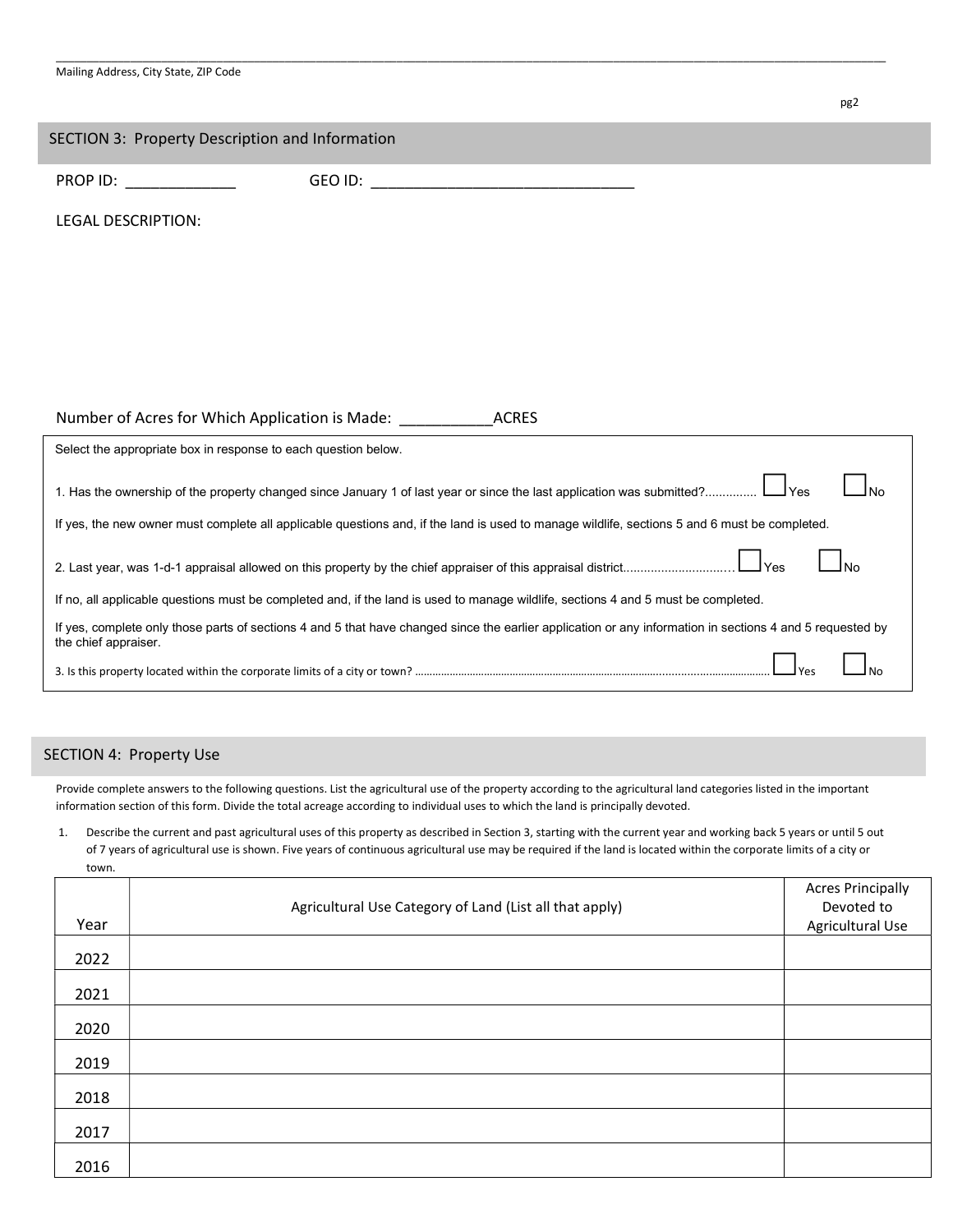2. (a) List the livestock, exotic animals or exotic fowl raised or the type of wildlife managed on the property and the number of acres used for each activity. Attach a list if the space is not sufficient.

| Livestock, Exotic or Wildlife | Number of Acres |
|-------------------------------|-----------------|
|                               |                 |
|                               |                 |
|                               |                 |

(b) How many head of livestock or exotic animals are raised on the property (average per year)?

| Livestock or Exotics | Number of Head |
|----------------------|----------------|
|                      |                |
|                      |                |
|                      |                |
|                      |                |

3. List the crops grown (including ornamental plants, flowers or grapevines) and the number of acres devoted to each crop. Attach a list if the space is not sufficient.

| Type of Crop | Number of Acres |
|--------------|-----------------|
|              |                 |
|              |                 |
|              |                 |

4. List participation in any government programs for planting cover crops or land lying idle and the number of acres devoted to each program. Attach a list if the space is not sufficient.

| Program Name | Number of Acres |
|--------------|-----------------|
|              |                 |
|              |                 |

5. If the property is now used for any nonagricultural activities, list all nonagricultural uses and the number of acres devoted to each use. Attach a list if the space is not sufficient.

| Non-Agricultural Use | Number of Acres |
|----------------------|-----------------|
|                      |                 |
|                      |                 |
|                      |                 |

pg3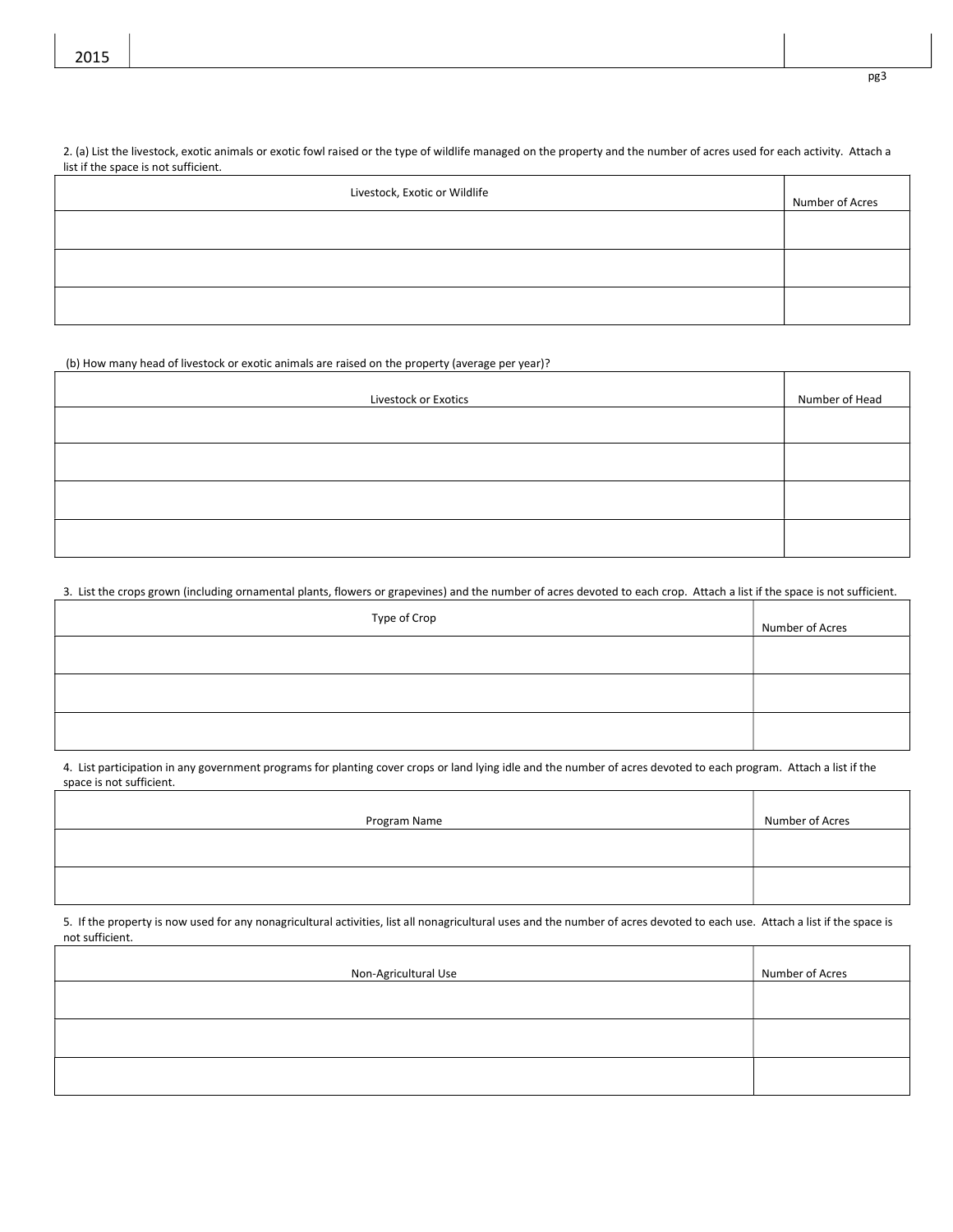#### SECTION 5: Wildlife Management Use

Complete this section only if the land is used for wildlife management. If the land is not used for wildlife management, do not complete this section.

 1. If the land is used to manage wildlife, list at least three of the wildlife management practices being used (listed and described in the important information section of this form).

| Α.      |  |
|---------|--|
|         |  |
| В.      |  |
|         |  |
| ∽<br>J. |  |

2. Indicate the property's agricultural land use category (described in the important information section of this form) for the tax year preceding the land's conversion to wildlife management use. For example, if the land was categorized as native pasture before conversion to wildlife management, native pasture would be the response to this request as it is the category of use prior to conversion.

 $\mathcal{L}_\mathcal{L} = \{ \mathcal{L}_\mathcal{L} = \{ \mathcal{L}_\mathcal{L} = \{ \mathcal{L}_\mathcal{L} = \{ \mathcal{L}_\mathcal{L} = \{ \mathcal{L}_\mathcal{L} = \{ \mathcal{L}_\mathcal{L} = \{ \mathcal{L}_\mathcal{L} = \{ \mathcal{L}_\mathcal{L} = \{ \mathcal{L}_\mathcal{L} = \{ \mathcal{L}_\mathcal{L} = \{ \mathcal{L}_\mathcal{L} = \{ \mathcal{L}_\mathcal{L} = \{ \mathcal{L}_\mathcal{L} = \{ \mathcal{L}_\mathcal{$ 

3. Attach the wildlife management plan for the property using the appropriate Texas Parks and Wildlife Department form (obtained at www.tpwd.texas.gov/landwater/land/private/agricultural\_land/).

| 4. Was the land subject to wildlife management a part of a larger tract of land qualified for 1-d-1 or timberland appraisal on | <b>Nec</b>                                          | $\mathsf{\underline{I}}_{\mathsf{No}}$ |
|--------------------------------------------------------------------------------------------------------------------------------|-----------------------------------------------------|----------------------------------------|
| 5. Is any part of the land subject to wildlife management managed through a wildlife management property association?          | $\mathsf{I}$ $\mathsf{V}$ $\mathsf{P}$ $\mathsf{S}$ | $\mathsf{l}_{\mathsf{No}}$             |

#### If yes, attach a written agreement obligating the owners in the association to perform wildlife management practices necessary to qualify wildlife management land for 1-d-1 appraisal.

| 6. Is any part of the land located in an area designated by Texas Parks and Wildlife Department as a habitat for an | $\Box$ Yes | ⊿No |
|---------------------------------------------------------------------------------------------------------------------|------------|-----|
|                                                                                                                     |            |     |

| 7. (a) Is the land that is the subiect of this application subiect to a permit issued under Federal Endangered Species Act<br>Section / or 10(a) <sup>7</sup> |  |  |
|---------------------------------------------------------------------------------------------------------------------------------------------------------------|--|--|
|---------------------------------------------------------------------------------------------------------------------------------------------------------------|--|--|

| (b) If yes, is the land included in a habitat preserve and subject to a conservation easement created under Texas Natural |            | $\Box$ <sub>No</sub> |
|---------------------------------------------------------------------------------------------------------------------------|------------|----------------------|
| Resources Code Chapter 183 or part of a conservation development under a federally approved habitat conservation plan?    | $\Box$ Yes |                      |

#### If yes to questions 7(a) and (b), provide evidence of the permit and of the conservation easement or habitat conservation plan. Your application cannot be approved without this evidence.

8. Is the land that is the subject of this application actively used for a conservation or restoration project providing compensation for natural resources damage under one or more of the following laws:

| $Yes$ No                                     |  |
|----------------------------------------------|--|
| $\Box$ $_{\text{Yes}}$ $\Box$ $_{\text{No}}$ |  |
| $\Box$ Yes $\Box$ No.                        |  |

If yes to any of the above, provide evidence of the conservation easement, deed restriction, or settlement agreement with the Texas Commission on Environmental Quality. Applications without this evidence cannot be approved.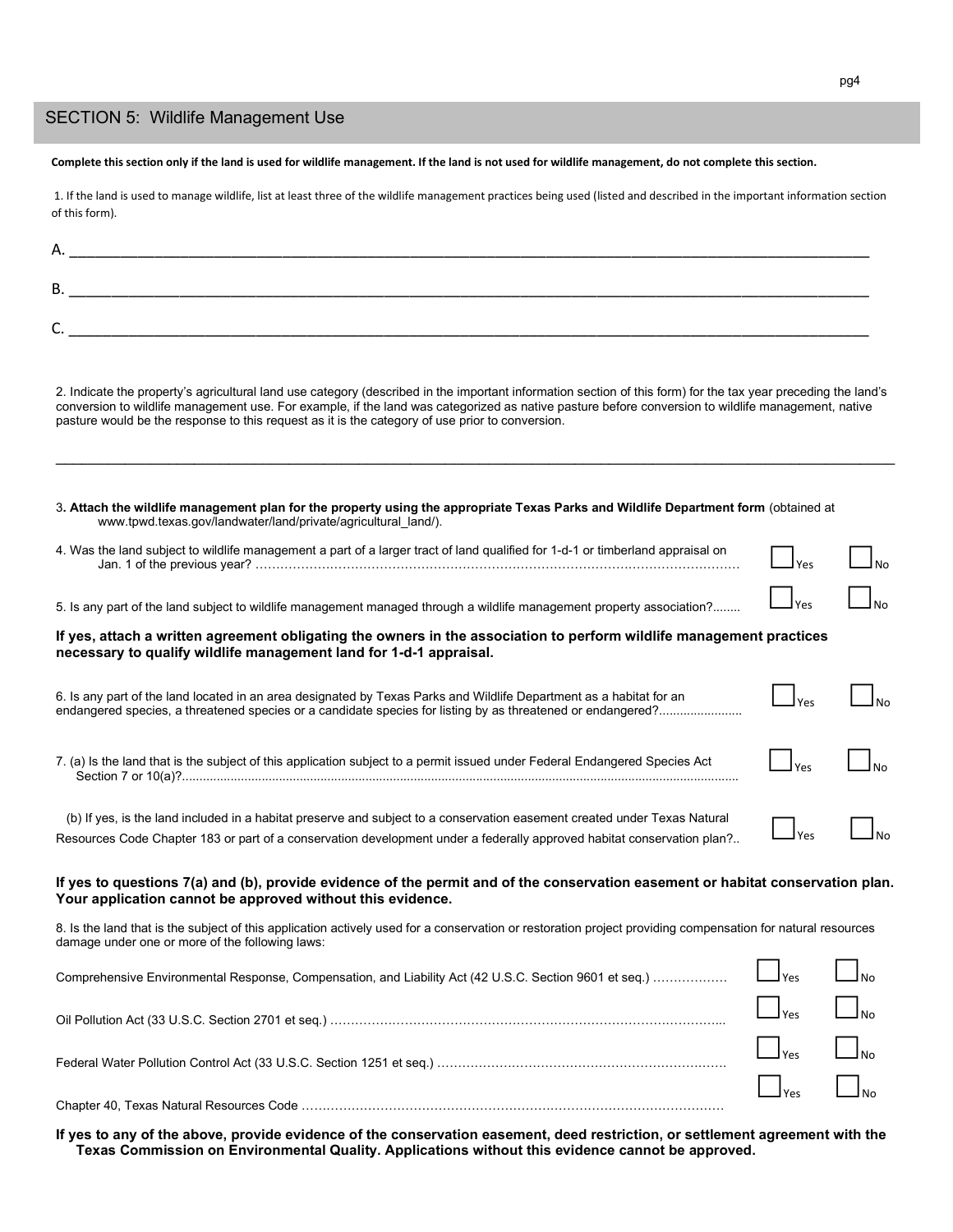#### SECTION 6: Conversion to Timber Production

| 1. Was the land subject to this application converted to timber production after Sept. 1, 1997?                                          |                           | $\mathsf{In}$ |
|------------------------------------------------------------------------------------------------------------------------------------------|---------------------------|---------------|
| If yes, on what date was it converted to timber production?                                                                              |                           |               |
| 2. Does the property owner wish to have the land subject to this application continue to be appraised as 1-d-1 land?                     | $\mathsf{I}_\mathsf{Yes}$ | <u>Ino</u>    |
| If yes, complete section 5, question 1, and all other questions in that section that describe the previous agricultural use of this land |                           |               |

### SECTION 8: Certification and Signature

NOTICE REGARDING PENALTIES FOR MAKING OR FILING AN APPLICATION CONTAINING A FALSE STATEMENT: If you make a false statement on this form, you could be found guilty of a Class A misdemeanor or a state jail felony under Penal Code Section 37.10.

I, \_\_\_\_\_\_\_\_\_\_\_\_\_\_\_\_\_\_\_\_\_\_\_\_\_\_\_\_\_\_\_\_\_\_\_\_\_\_\_\_\_\_\_\_\_\_\_\_\_\_\_\_\_\_\_\_\_\_\_\_\_\_ , swear or affirm the following:

Printed Name of Property Owner or Authorized Representative

1. that each fact contained in this application is true and correct;

2. that the property described in this application meets the qualifications under Texas law for the special appraisal claimed; and

3. that I have read and understand the Notice Regarding Penalties for Making or Filing an Application Containing a False Statement.

 $\blacksquare$ SIGN **HERE** 

Authorized Signature Title

Printed Name Date is a control of the control of the control of the control of the control of the control of the control of the control of the control of the control of the control of the control of the control of the cont

 $\mathcal{L}_\mathcal{L} = \mathcal{L}_\mathcal{L} = \mathcal{L}_\mathcal{L} = \mathcal{L}_\mathcal{L} = \mathcal{L}_\mathcal{L} = \mathcal{L}_\mathcal{L} = \mathcal{L}_\mathcal{L} = \mathcal{L}_\mathcal{L} = \mathcal{L}_\mathcal{L} = \mathcal{L}_\mathcal{L} = \mathcal{L}_\mathcal{L} = \mathcal{L}_\mathcal{L} = \mathcal{L}_\mathcal{L} = \mathcal{L}_\mathcal{L} = \mathcal{L}_\mathcal{L} = \mathcal{L}_\mathcal{L} = \mathcal{L}_\mathcal{L}$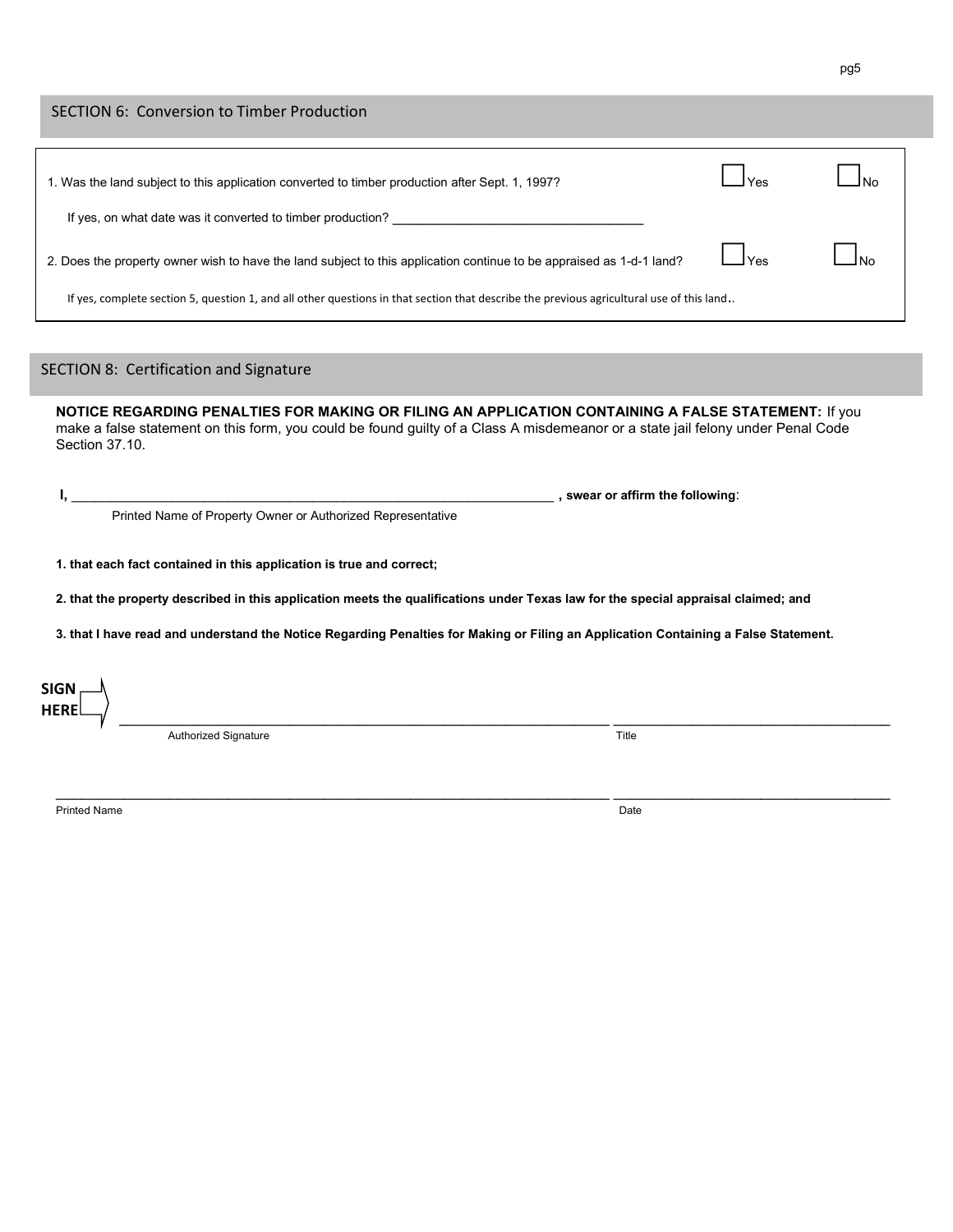#### Important Information

#### GENERAL INFORMATION

Agricultural use includes, but is not limited to, the following activities: (1) cultivating the soil; (2) producing crops for human food, animal feed, or planting seed or for the production of fibers; (3) floriculture, viticulture and horticulture; (4) raising or keeping livestock; (5) raising or keeping exotic animals or fowl for the production of human food or fiber, leather, pelts or other tangible products having a commercial value; (6) planting cover crops or leaving land idle for the purpose of participating in a governmental program provided the land is not used for residential purposes or a purpose inconsistent with agricultural use or leaving the land idle in conjunction with normal crop or livestock rotation procedures; (7) producing or harvesting logs and posts used for construction or repair of fences, pens, barns or other agricultural improvements on adjacent open-space land having the same owner and devoted to a different agricultural use; (8) wildlife management; and (9) beekeeping.

Wildlife management is defined as actively using land that at the time the wildlife-management use began, was appraised as qualified open-space or timberland under Tax Code, Chapter 23, Subchapter D or E, to propagate a sustaining breeding, migrating or wintering population of indigenous wild animals for human use, including food, medicine or recreation, in at least three of the following ways: (1) habitat control; (2) erosion control; (3) predator control; (4) providing supplemental supplies of water; (5) providing supplement supplies of food; (6) providing shelters; and (7) making census counts to determine population.

Wildlife management is defined as actively using land to protect federally listed endangered species under a federal permit if the land is included in a habitat preserve subject to a conservation easement created under Natural Resources Code Chapter 183 or part of a conservation development under a federally approved habitat conservation plan restricting the use of the land to protect federally listed endangered species or actively using land for a conservation or restoration project under certain federal and state statutes. These two types of wildlife management uses do not require showing a history of agricultural use but do require evidence identified in section 6, questions 7 and 8.

Agricultural land use categories include: (1) irrigated cropland; (2) dry cropland; (3) improved pastureland; (4) native pastureland; (5) orchard; (6) wasteland; (7) timber production; (8) wildlife management; and (9) other categories of land that are typical in the area.

#### APPLICATION DEADLINES

The completed application must be filed with the chief appraiser before May 1 of the year for which agricultural appraisal is requested. If the application is approved, a new application is not required in later years unless the land ownership changes, eligibility ends or the chief appraiser requests a new application.

A late application may be filed up to midnight the day before the appraisal review board approves appraisal records for the year, which usually occurs in July. If a late application is approved, a penalty will be applied in an amount equal to 10 percent of the difference between the amount of tax imposed on the property and the amount that would be imposed if the property were taxed at market value.

#### DUTY TO NOTIFY AND PENALTIES:

The property owner must notify the chief appraiser no later than the April 30 following the change in use or eligibility. A change of land use for all or part of the property will trigger substantial additional tax plus interest (a rollback tax). Payment of a penalty may also be required for failure to notify the chief appraiser of a change in agricultural use or qualification. Notice must be delivered to the chief appraiser if:

• the property stops being used for agriculture (e.g., voluntarily stopped farming);

• category of land use changes (e.g., from dry cropland to irrigated cropland;

• level of use changes (e.g., a substantial increase or decrease the number of cattle raised); • nature of use changes (e.g., a switch from growing corn to growing ornamental plants);

• property owner enters, leaves or changes governmental programs (e.g., 100 acres placed in a conservation reserve program); or

• the land is used for something other than agriculture (e.g., to build a shopping center on most of the land).

#### DUTY TO NOTIFY FOR CERTAIN LANDOWNERS:

If land ceases to be devoted principally to agricultural use to the degree of intensity generally accepted in the area, open-space appraisal may be retained if the chief appraiser is notified as required and the property owner:

• is a member of the armed services who is deployed or stationed outside of Texas who intends to return the land to the manner and to the degree of intensity that is generally accepted in the area not later than the 180th day after being deployed or stationed outside this state ceases;

• owns land that has previously been under open-space appraisal primarily based on its citrus production; the land is located in a pest management zone; and an agreement was executed to destroy, remove or treat all the citrus trees located on the land that are or could become infested with pests with one of the following: Texas Citrus Pest and Disease Management Corporation, Inc., the Texas Commissioner of Agriculture or the U.S. Department of Agriculture; or

• owns land that has previously been under open-space appraisal primarily on the basis of livestock; the land is located in a temporary quarantine area established during the tax year by the Texas Animal Health Commission for the purpose of regulating the handling of livestock and eradicating ticks or exposure to ticks under Chapter 167, Agriculture Code.

#### OTHER IMPORTANT INFORMATION

If the initial application form does not contain all essential information, the chief appraiser may request additional information that is necessary to determine whether the land qualifies for 1-d-1 appraisal. The chief appraiser may disapprove the application and request additional information. The chief appraiser may deny the application and that determination may be protested to the county appraisal review board in a timely manner. If the chief appraiser requests additional information from an applicant, the information must be furnished within 30 days after the date of the request, or the application is denied. For good cause shown, the chief appraiser may extend the deadline for furnishing the information by written order for a single 15 day period.

#### For more information, visit the PTD website: www.window.state.tx.us/taxinfo/proptax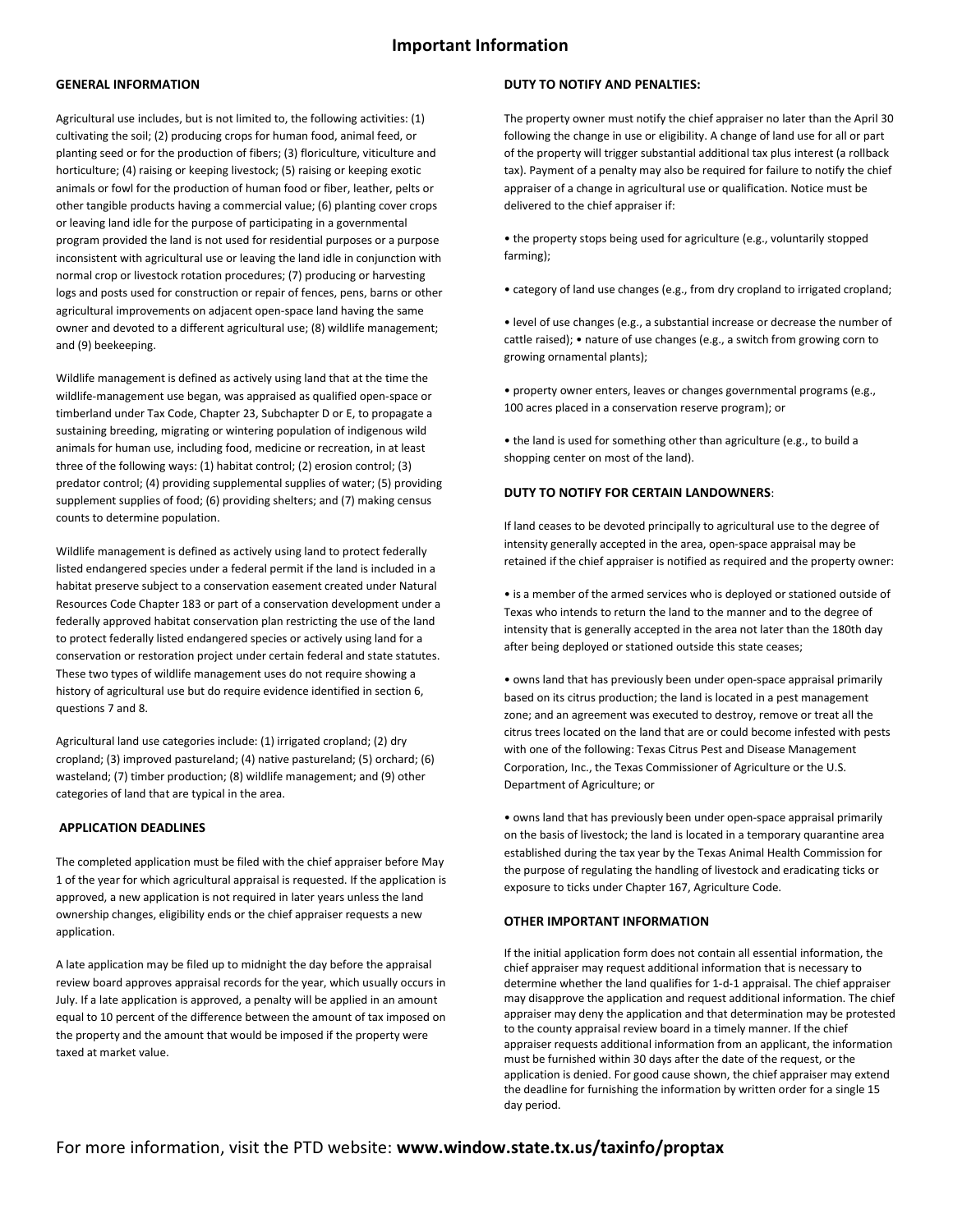### PART 2: THIS INFORMATION IS REQUIRED BY THE APPRAISAL DISTRICT IN ORDER TO DETERMINE

AGRICULTURAL SPECIAL USE VALUATION. If this section is not completed and returned to the appraisal district, the Ag-Use Valuation will not be granted.

# AFFIDAVIT AS PROOF OF AG-USE HISTORY

WALLER COUNTY APPRAISAL DISTRICT 900 13TH STREET PO BOX 887 HEMPSTEAD, TEXAS 77445-0887 (979)921-0060 (979)921-0377(FAX)

This application must be completed by the owner or lessee and returned to this office. Proof of production may and can be requested by the Chief Appraiser. Proof of production can be established by submitting Schedule F's, receipts for sales and purchases of agricultural products, fertilizer, and feed as well as soil tests. This affidavit must be notarized.

Application Year: 2022

Ownership Information (Please correct any incorrect information):

<!PROPLM.OWNER\_NAME!> <!PROPLM.OWNER\_ADDR\_LINE1!> <!PROPLM.OWNER\_ADDR\_LINE2!> <!PROPLM.OWNER\_ADDR\_LINE3!> <!PROPLM.OWNER\_ADDR\_CSZ!>

PHONE NUMBER: \_\_\_\_\_\_\_\_\_\_\_\_\_\_\_\_\_\_\_\_\_\_\_\_\_\_\_\_\_\_\_\_\_\_\_\_\_\_\_\_\_\_\_\_\_\_\_\_

EMAIL ADDRESS: \_\_\_\_\_\_\_\_\_\_\_\_\_\_\_\_\_\_\_\_\_\_\_\_\_\_\_\_\_\_\_\_\_\_\_\_\_\_\_\_\_\_\_\_\_\_\_\_\_\_\_\_\_\_\_\_\_\_\_\_\_\_\_\_\_\_\_\_\_\_\_\_\_\_\_\_\_

Property Information:

<!PROPLM.LEGAL\_DESC!>

<!PROPLM.PROP\_ID!> <!PROPLM.GEO\_ID!> <!PROPLM.SCHOOL\_CD!>

Number of Acres for Which Application is Made: \_\_\_\_\_\_\_\_\_\_\_ACRES

ALL PROPERTY IS SUBJECT TO AN ON-SITE REVIEW. PLEASE GIVE A BRIEF DESCRIPTION ON THE LOCATION OF THE PROPERTY:

#### IMPORTANT INFORMATION

Waller County Appraisal District's Chief Appraiser requires for everyone to complete the attached pages to this application before granting the valuation. This is useful information needed to determine whether the property qualifies.

YOU MAY REQUEST A COPY OF "WALLER COUNTY APPRAISAL DISTRICT'S GUIDELINES & REQUIREMENTS" BY CALLING THE OFFICE AT (979)921-0060 OR IN PERSON AT 900 13TH STREET HEMPSTEAD, TEXAS. WE ARE OPEN MONDAY-FRIDAY 8 AM – 5 PM. These forms and other information are also available on our website: www.waller-cad.org.

### ALL WILDLIFE APPLICATIONS MUST INCLUDE A COPY OF YOUR CURRENT MANAGEMENT PLAN AND PROOF OF MANAGEMENT ACTIVITIES.

PLEASE NOTE: ALL INFORMATION PROVIDED ON AND WITH THIS AFFIDAVIT IS SPECIFICALLY FOR THE PROPERTY DESCRIBED ABOVE.

In order for the property to qualify for 1-d-1 Agricultural Appraisal, the appraisal district not only needs the current agricultural use of the property, but also the production history of the property. (5 of 7 years of history is needed to qualify). Page 7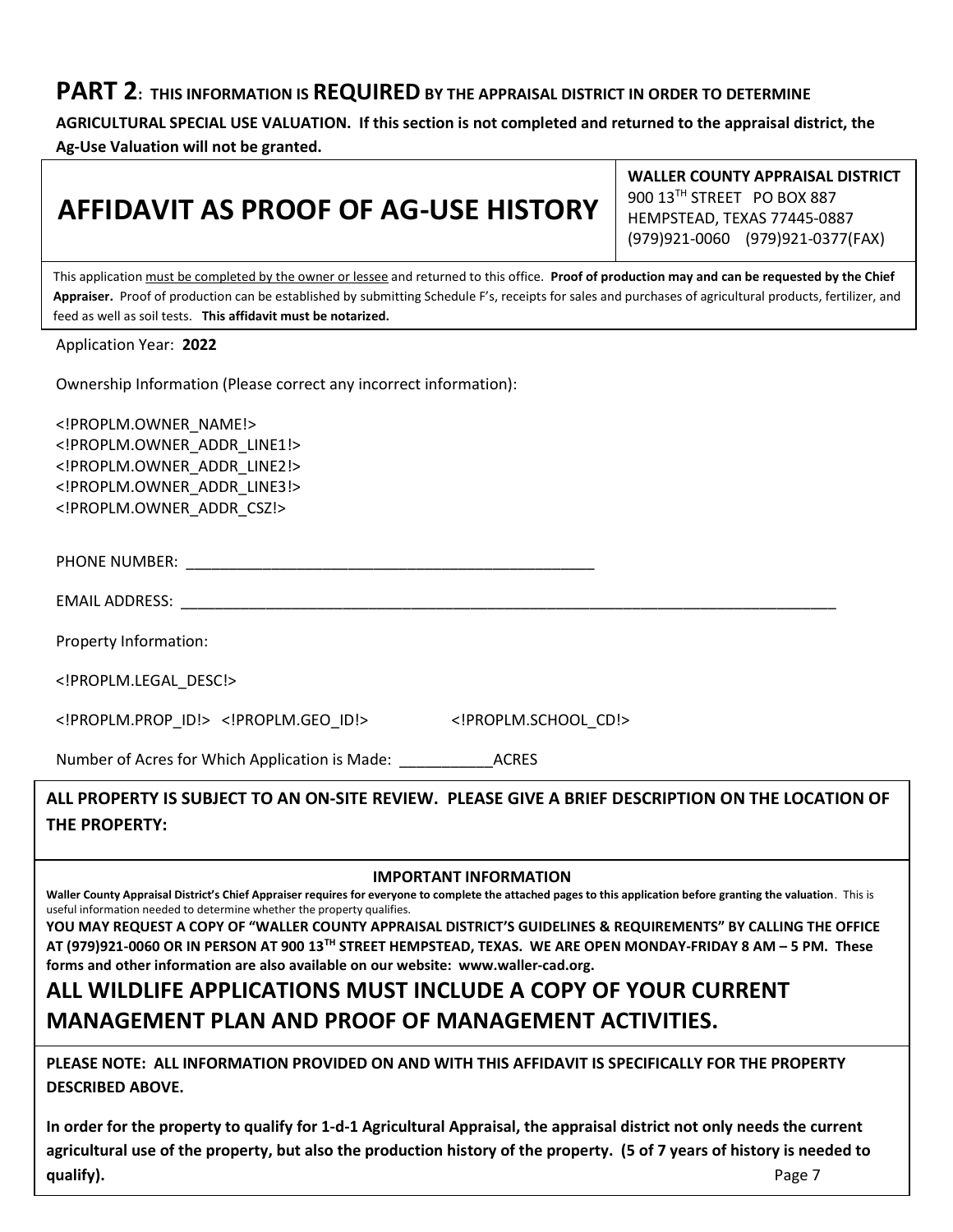| <b>PART 1: LESSEE INFORMATION</b>      |                                                                                                                                                                                                                                                                                                                                                                                                |  |  |  |  |  |  |
|----------------------------------------|------------------------------------------------------------------------------------------------------------------------------------------------------------------------------------------------------------------------------------------------------------------------------------------------------------------------------------------------------------------------------------------------|--|--|--|--|--|--|
|                                        | $\vert \ \vert_{\text{Yes}}$<br>$\Box$ No<br>1. Is this property being leased for agricultural purposes?<br>If YES, OWNER must complete PART 1 and the LESSEE must complete PARTS 2-4 of this<br>section. If there has been more than one lessee, have each lessee complete the affidavit for the<br>appropriate year(s). For additional copies of this form call Waller CAD at (979)921-0060. |  |  |  |  |  |  |
|                                        | If NO, the owner should skip to PART 2 and will complete the rest of the affidavit.                                                                                                                                                                                                                                                                                                            |  |  |  |  |  |  |
|                                        |                                                                                                                                                                                                                                                                                                                                                                                                |  |  |  |  |  |  |
|                                        |                                                                                                                                                                                                                                                                                                                                                                                                |  |  |  |  |  |  |
|                                        | RENT AMT: \$_____________/ACRE                                                                                                                                                                                                                                                                                                                                                                 |  |  |  |  |  |  |
|                                        | PLEASE ATTACH A COPY OF LEASE                                                                                                                                                                                                                                                                                                                                                                  |  |  |  |  |  |  |
|                                        | <b>PART 2: CURRENT AGRICULTURE USE OF PROPERTY</b>                                                                                                                                                                                                                                                                                                                                             |  |  |  |  |  |  |
|                                        | List number of animals for each category:                                                                                                                                                                                                                                                                                                                                                      |  |  |  |  |  |  |
|                                        | CATTLE: Cows (900 lbs & up): ______ Bulls: _______ Heifers (650-899 lbs): ______ Calves (<650 lbs): ______                                                                                                                                                                                                                                                                                     |  |  |  |  |  |  |
|                                        | HORSES: Mares: ________ Studs: _______ Geldings: _______ Colts/Fillies (up to 4 yrs): _______ Miniatures: _____                                                                                                                                                                                                                                                                                |  |  |  |  |  |  |
|                                        | <b>GOATS:</b> Nannies: Billies: SHEEP: Ewes:<br>Rams: and the same of the same of the same of the same of the same of the same of the same of the same of the s<br><b>OTHER</b>                                                                                                                                                                                                                |  |  |  |  |  |  |
| <b>GRAZING</b>                         | Number of months kept on property ____________ Rotation Location: __________________________________                                                                                                                                                                                                                                                                                           |  |  |  |  |  |  |
| LAND                                   | How many acres of this property is accessible to the animals? __________________                                                                                                                                                                                                                                                                                                               |  |  |  |  |  |  |
| <b>INFORMATION</b>                     | Is the property totally fenced? _____YES ______NO fino, how many acres are fenced for grazing: ___________                                                                                                                                                                                                                                                                                     |  |  |  |  |  |  |
|                                        | Native Pasture: _____acres dimproved Pasture: ______acres Wooded Pasture: ______acres                                                                                                                                                                                                                                                                                                          |  |  |  |  |  |  |
|                                        | If the property is grazed with adjoining properties, list other tracts used:<br>Owner Name: Manual Mumber of Acres Mumber of Acres Mumber of Acres Mumber of Acres Mumber of Acres Mumber of Acres Mumber of Acres Mumber of Acres Mumber of Acres Mumber of Acres Mumber of Acres Mumber of Acres Mumber of A                                                                                 |  |  |  |  |  |  |
|                                        | Note: A copy of the lease is requested for the above mentioned accounts.                                                                                                                                                                                                                                                                                                                       |  |  |  |  |  |  |
| <b>CROP LAND</b><br><b>INFORMATION</b> | HAY:<br>Total number acres of hay:<br>Is the property you use for hay totally cleared? _______________________________<br><b>NO</b><br>If no, how many acres are cleared:                                                                                                                                                                                                                      |  |  |  |  |  |  |
|                                        | Date of last SOIL TEST:<br>Lbs of Fertilizer/acre applied for current year crop: ____________________                                                                                                                                                                                                                                                                                          |  |  |  |  |  |  |
|                                        | <b>IRRIGATED CROPS:</b>                                                                                                                                                                                                                                                                                                                                                                        |  |  |  |  |  |  |
|                                        | ROW CROPS: (Cotton, Maize, Corn, Soybeans, Peanuts, Watermelons, etc)                                                                                                                                                                                                                                                                                                                          |  |  |  |  |  |  |
|                                        |                                                                                                                                                                                                                                                                                                                                                                                                |  |  |  |  |  |  |
|                                        |                                                                                                                                                                                                                                                                                                                                                                                                |  |  |  |  |  |  |
|                                        | <b>CRP Program:</b> Farm # ____________ Acres _______________                                                                                                                                                                                                                                                                                                                                  |  |  |  |  |  |  |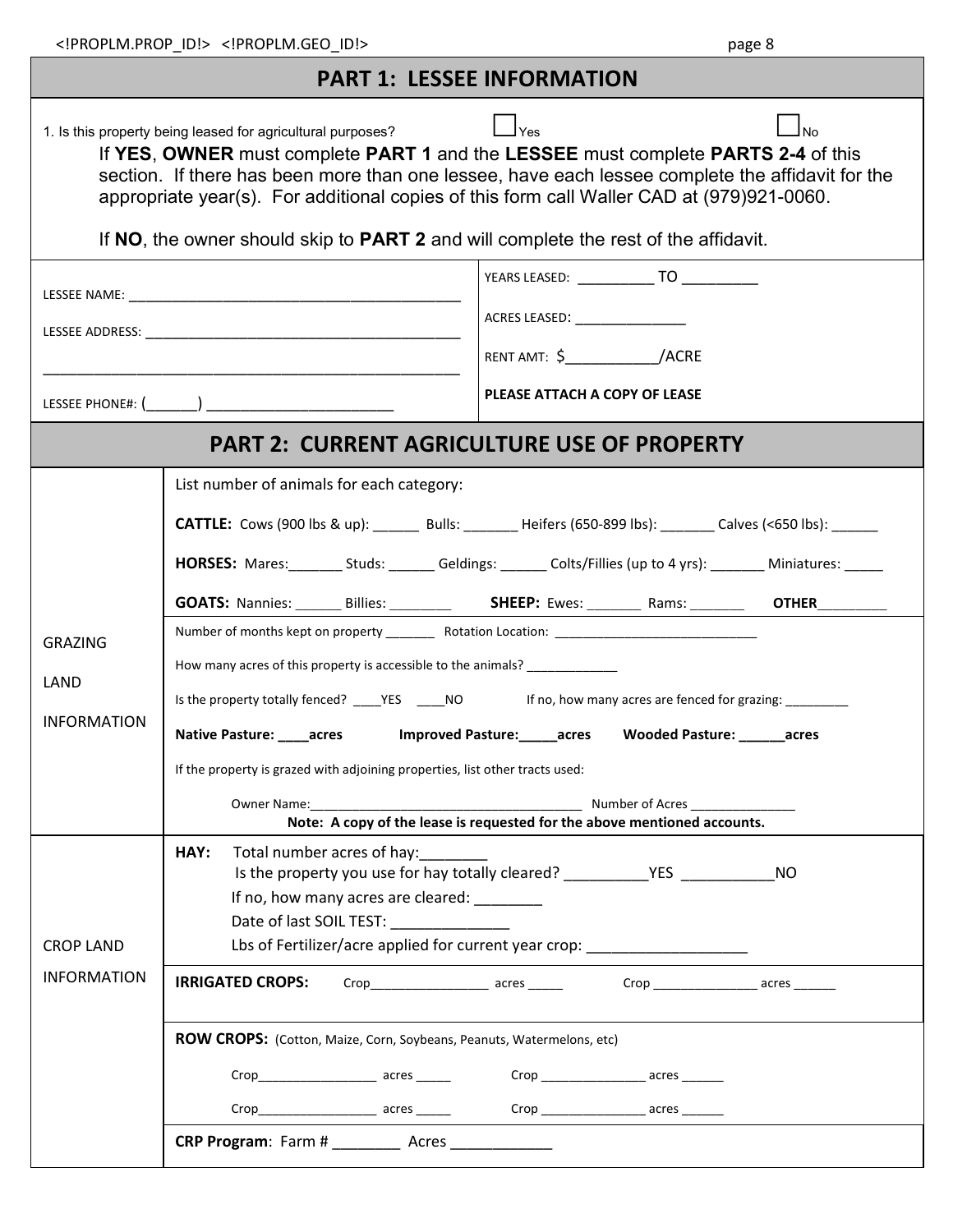### PART 2: CURRENT AGRICULTURE USE OF PROPERTY (CONTINUED)

|                        | <b>ORCHARDS:</b>            |                                   |                                        |      |      |      |      |       |      |  |
|------------------------|-----------------------------|-----------------------------------|----------------------------------------|------|------|------|------|-------|------|--|
|                        |                             |                                   |                                        |      |      |      |      |       |      |  |
| OTHER MISC             |                             | <b>TREE FARMS:</b>                |                                        |      |      |      |      |       |      |  |
| <b>AGRICULTURE</b>     |                             | Species of Trees                  | # of trees in production               |      |      |      |      | acres |      |  |
| <b>USES</b>            | APIARY:                     |                                   |                                        |      |      |      |      |       |      |  |
|                        |                             |                                   |                                        |      |      |      |      |       |      |  |
|                        |                             | <b>PART 3: PRODUCTION HISTORY</b> |                                        |      |      |      |      |       |      |  |
|                        |                             |                                   | <b>GRAZING LAND PRODUCTION HISTORY</b> |      |      |      |      |       |      |  |
|                        |                             | Year                              | 2021                                   | 2020 | 2019 | 2018 | 2017 | 2016  | 2015 |  |
| # OF ANIMALS PURCHASED |                             |                                   |                                        |      |      |      |      |       |      |  |
| # OF ANIMALS SOLD      |                             |                                   |                                        |      |      |      |      |       |      |  |
|                        |                             | # OF UNITS ON PROPERTY            |                                        |      |      |      |      |       |      |  |
|                        |                             |                                   |                                        |      |      |      |      |       |      |  |
|                        |                             |                                   | <b>CROPLAND PRODUCTION HISTORY</b>     |      |      |      |      |       |      |  |
| YEAR                   |                             | 2021                              | 2020                                   | 2019 | 2018 | 2017 | 2016 | 2015  |      |  |
|                        |                             | LBS OF FERTILIZER PER ACRE        |                                        |      |      |      |      |       |      |  |
|                        |                             | # OF CUTTINGS*                    |                                        |      |      |      |      |       |      |  |
| <b>HAY</b>             | TOTAL # OF ROUND BALES/YEAR |                                   |                                        |      |      |      |      |       |      |  |
|                        |                             | TOTAL # SQUARE BALES/YEAR         |                                        |      |      |      |      |       |      |  |
| <b>IRRIGATED</b>       | CROP#1                      | LBS/BUSHELS PER<br><b>ACRE</b>    |                                        |      |      |      |      |       |      |  |
| <b>CROPS</b>           | CROP#2                      | LBS/BUSHELS PER<br>ACRE           |                                        |      |      |      |      |       |      |  |
|                        | CROP#1                      | LBS/BUSHELS PER<br>ACRE           |                                        |      |      |      |      |       |      |  |

\*If only one (1) hay cutting was made, please explain why:

LBS/BUSHELS PER ACRE

LBS/BUSHELS PER ACRE

LBS/BUSHELS PER ACRE

ROW CROPS

CROP #2

CROP #3

CROP #4